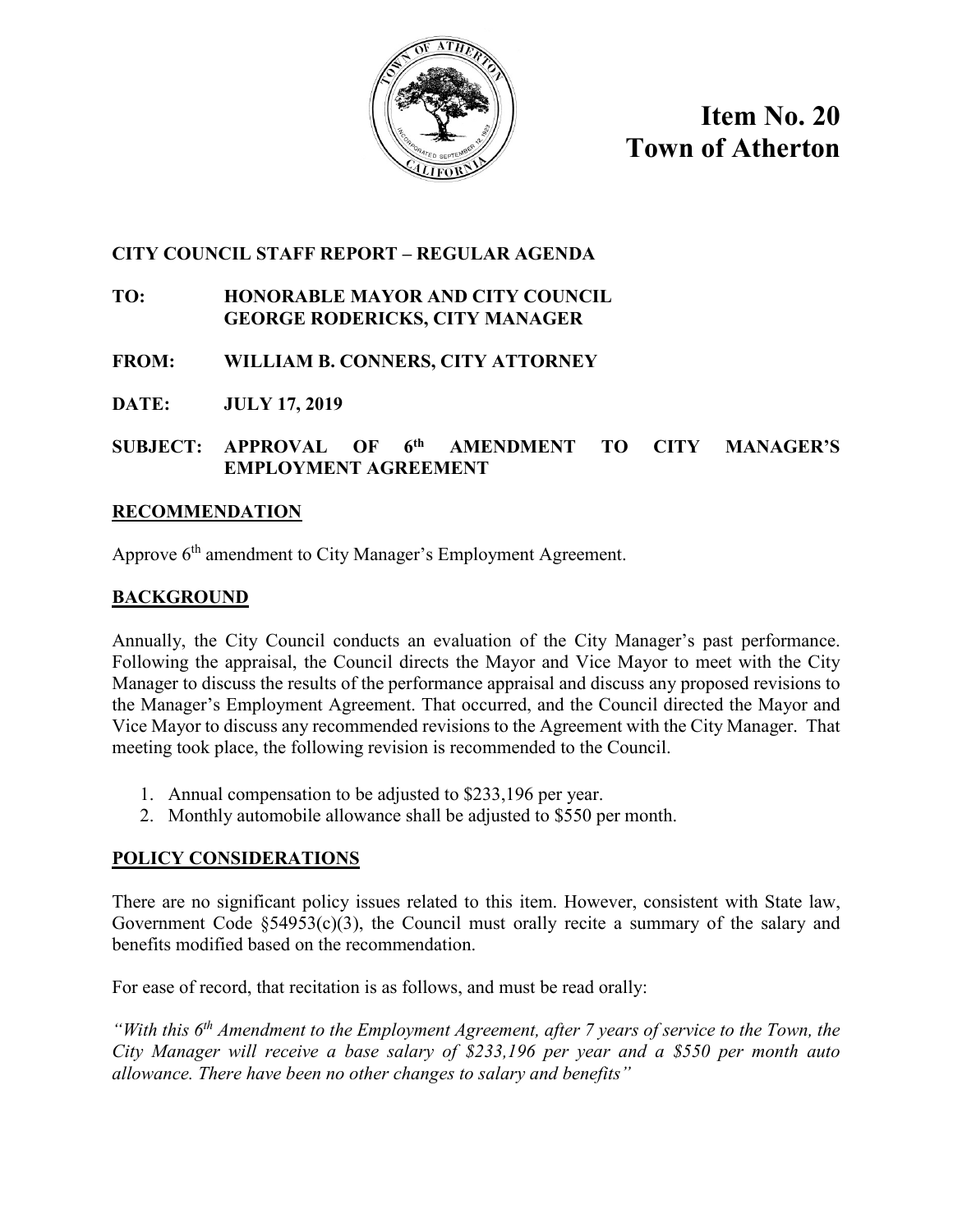City Manager's Amendment to Employment Agreement July 17, 2019 Page 2 of 2

# **FISCAL IMPACT**

As noted above.

# **PUBLIC NOTICE**

Public notification was achieved by posting the Council Meeting agenda with this agenda item listed at least 72 hours prior to the meeting in print and electronically. Information about the item has also been disseminated via the Town's electronic News Flash and Atherton Online. There are approximately 1,200 subscribers to the Town's electronic News Flash publications. Subscribers include residents as well as stakeholders – to include, but be not limited to, media outlets, school districts, Menlo Park Fire District, service provides (water, power, and sewer), and regional elected officials.

# **ATTACHMENTS**

 $\bullet$  6<sup>th</sup> Amendment to Agreement

All prior iterations of the City Manager's Employment Agreement are available via the Town's website at the following link: [https://www.ci.atherton.ca.us/195/Labor-Contracts-Salary-](https://www.ci.atherton.ca.us/195/Labor-Contracts-Salary-Information)[Information.](https://www.ci.atherton.ca.us/195/Labor-Contracts-Salary-Information)